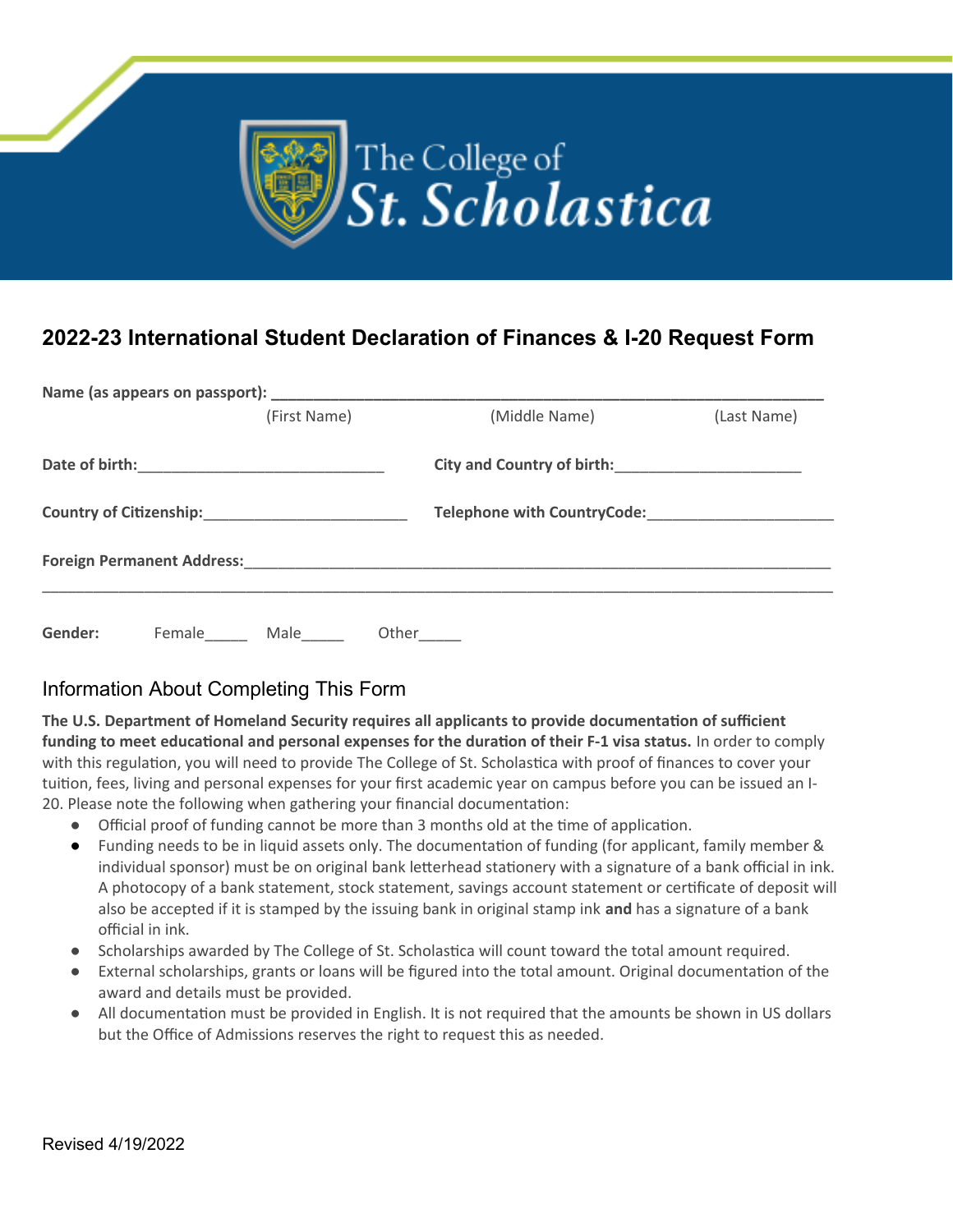- All sponsors (both family and external) are required to sign the bottom of this form. Alternatively, an original letter with a signature in ink from the family member and/or individual sponsor is required. The letter must indicate the amount the family member or individual sponsor is willing to fund per year, and the length of time the funding will be available.
- If you bring your spouse or other dependents with you to the United States, you must certify you have the additional funding necessary to cover their expenses.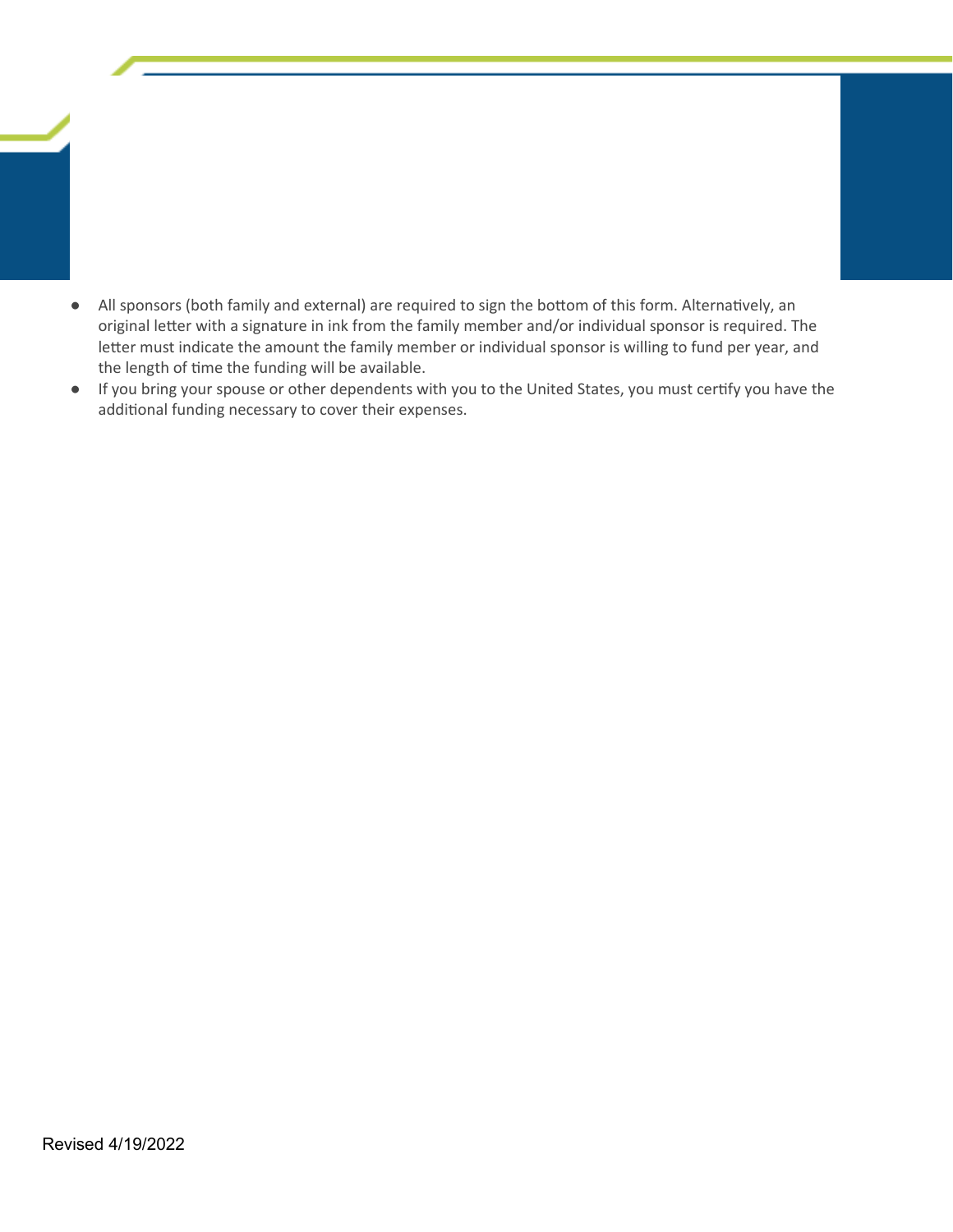## **Estimated 2022-2023 Costs**

Tuition: \$38,750 Housing: \$5,914 (for first-year students) Dining: \$4,782 Fees : \$735 Estimated Health Insurance: \$2,400 Estimated costs for books: \$1,200 Estimated total costs: \$53,781

**This section is to be completed by the student. To be considered complete all blanks must be filled out even if the amount contributed is \$0. All funds listed on this form must be accompanied by an official bank statement or other relevant financial agreement. Please list the total amount of funds available to you each year.**

\*A certificate of eligibility, INS form I-20 A-B, which is required to obtain an F-1 visa to enter the United States, will not be issued until this form is completed in full and supporting financial documentation is attached.

| <b>Funding Source</b>                 | <b>Sponsor Name</b>         | Amount                |
|---------------------------------------|-----------------------------|-----------------------|
| Personal                              | Self                        | Please Complete<br>\$ |
| Sponsor (Institution or Organization) | Sponsor:<br>Sponsor:        | Please Complete<br>\$ |
| Government                            | Agency:                     | Please Complete<br>Ş  |
| Parent/Relative/Friend                | Parent:<br>Relative/Friend: | Please Complete<br>\$ |
| <b>CSS Gift Aid</b>                   | Benedictine Scholarship     | Please Complete<br>\$ |
| Total Funding (Must be equal to or    |                             | Please Complete       |